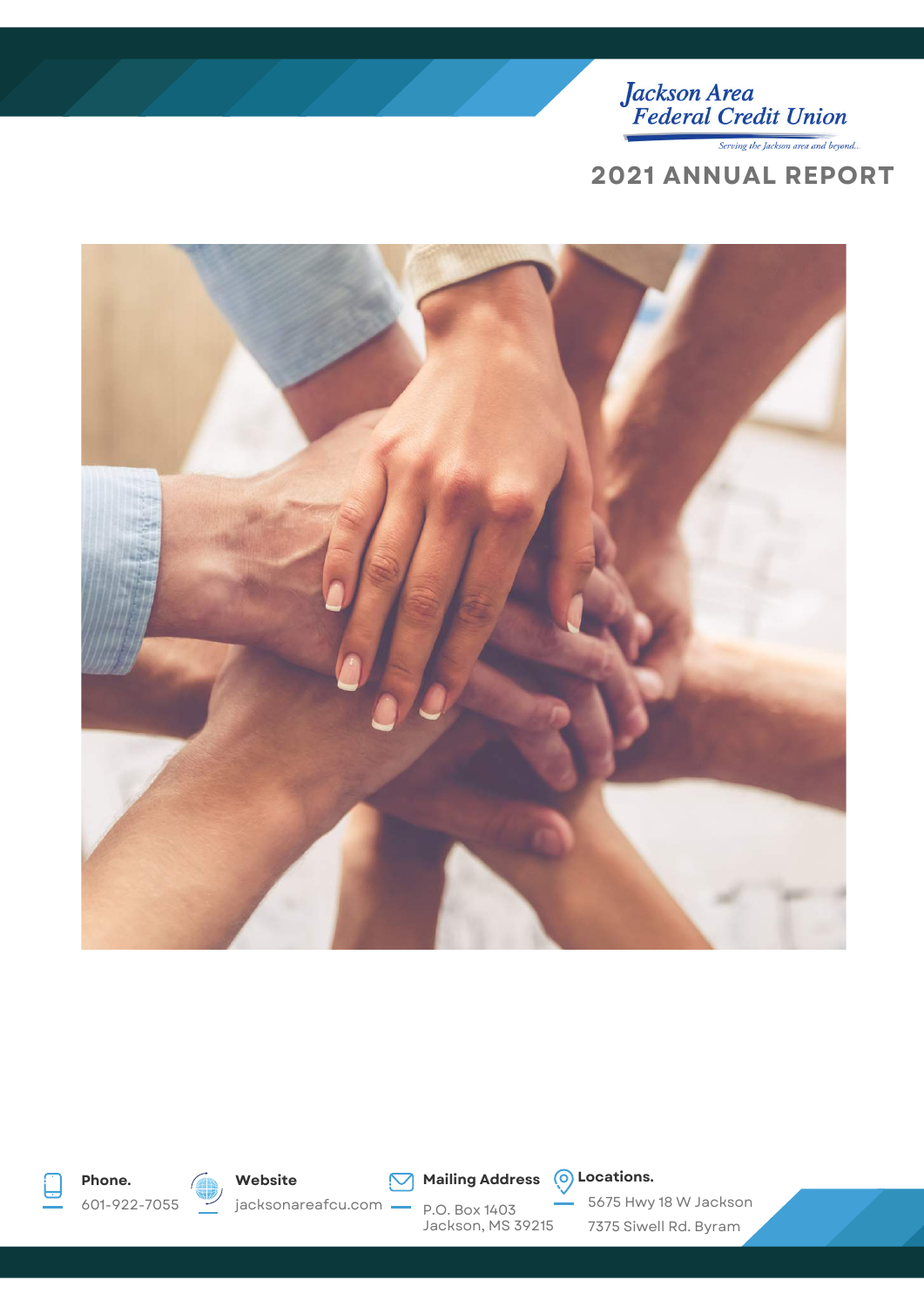**Federal Credit Union** 

Serving the Jackson area and beyond..

**2021 ANNUAL REPORT**

**Jackson Area** 

### **AGENDA**

3:45 p.m. Virtual Meeting Lobby opens 4:00 p.m. 69th JAFCU Annual Meeting

- Meeting Instructions **Mr. Gary Fairley** Mr. Gary Fairley
- 
- 
- 
- Approval of the 68th Annual Meeting minutes
- Chairman's Report **Mr. John Anderson**
- Treasurer's Report **Mr. Rick Hill**
- Supervisory Committee's Report Mr. Will McDowell
- President's Report **Mr. Gary Fairley**
- Old Business
- New Business
- Door Prizes  $\bullet$
- 
- Adjournment

## Call to Order No. 2008 and 2009 and 2009 and 2009 Mr. John Anderson Invocation **Mr. Brandon Windham** Welcome Mr. John Anderson

Election Results **Mr. Dwight Pugh** 

### Jackson Area FCU Board of Directors

John Anderson, Board Chairman Bonnye Owens, Vice Chair Rick Hill, Secretary/Treasurer Roy DeBerry, Director Sharolyn Miller, Director Steve Rachel, Director Diane Smith, Director

### Supervisory Committee

Will McDowell, Chairman Steve Rachel, Secretary Deberal Whitehead, Member



601-922-7055



**Mailing Address**  $\bigcirc$  Locations.

P.O. Box 1403 Jackson, MS 39215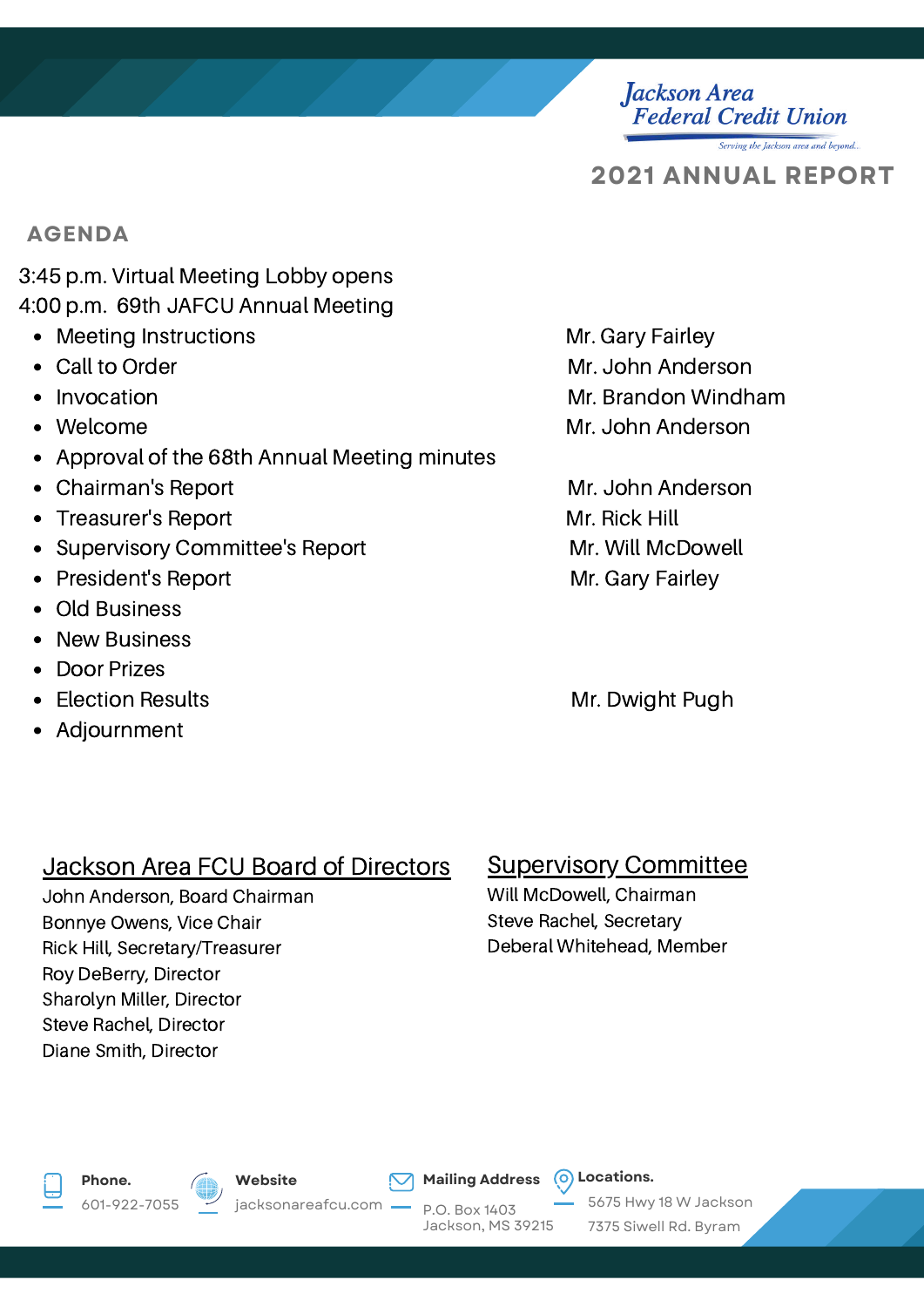**Jackson Area Federal Credit Union** 

Serving the Jackson area and beyond..

### **2021 ANNUAL REPORT**

### **68TH ANNUAL MEETING MINUTES**

The 68th annual meeting of the Jackson Area Federal Credit Union was held Thursday, March 25, 2021, virtually via livestream.

### *Call to Order*

After determining the presence of a quorum, Mr. Anderson called the meeting to order at 4:32 pm. Mrs. Subrina Walton, Branch Manager Byram Office gave the invocation. Mr. Anderson welcomed Jackson Area members to the 68th annual membership meeting. He also recognized the board members, the supervisory committee members and the nominating committee.

#### *Approval of the Minutes*

Mr. Anderson asked for a motion to approve the minutes of the 67th annual meeting as written. Motion was made by Patricia McMullen and seconded by Cheryl L. Oggs. All present via livestream voted aye.

#### *Directors Report*

Mr. Anderson presented the directors report for 2020. A copy of this report is attached and made part of these minutes.

#### *Treasurer's Report*

Mr. Hill presented the treasurer's report for 2020. A copy of this report is attached and made part of these minutes.

#### *Supervisory Committee Report*

Mr. McDowell presented the report of the Jackson Area supervisory committee for 2020. The committee members stated that there were no serious findings noted during the supervisory committee CPA audit conducted during the year, or from the examination conducted by NCUA. It was also stated that Jackson Area FCU is a sound financial institution.

#### *President's Report*

Mr. Fairley welcomed everyone to the 68th annual meeting. He touched on the achievements of the credit union in 2020 and pointed out what a challenging year 2020 was and even through all the obstacles of the COVID-19 virus the credit union was able to continue to operate and serve the membership. Mr. Fairley spoke about our current environment amid COVID-19 and the ramifications on bankruptcies, delinquencies and member deposits. In his closing statement, Mr. Fairley thanked the membership, staff and volunteers for their support and dedication to Jackson Area FCU.

### *Old Business*

None at this time.

#### *New Business*

Member Johnny Byrd asked, "can we update the outside machines to accept cash"? Mr. Fairley responded that we are researching ITM's for future use.

#### *Drawing of Door Prizes*

At this time, Mr. Anderson with the assistance of Mr. Fairley spun the wheel with all members present on it for door prizes. Ten prizes of \$50.00 were given away and deposited in the winning members share account on Friday, March 26, 2021.

### *Board Elections*

Mr. Anderson turned the meeting over to Mr. Dwight Pugh, chairman of the nominating committee for 2021. Mr. Pugh announced that Mr. Roy DeBerry and Mr. Steve Rachel had been elected to the board for a three (3) year term. He thanked all candidates for running and wished Mr. DeBerry & Mr. Rachel success in their serving on the board. He thanked Mrs. Faye Channell and Mrs. Deberal Whitehead for serving with him on the nominating committee.

#### *Adjournment*

Mr. Anderson thanked everyone for a great 68th annual meeting. He asked for a motion to adjourn the meeting. A motion was made by Holly V. Yancy McDavid and seconded by Tamika N. Walker. All present voted yay. The meeting was adjourned at 5:32 pm.





601-922-7055





**Mailing Address**  $\bigcirc$  Locations.

P.O. Box 1403 Jackson, MS 39215

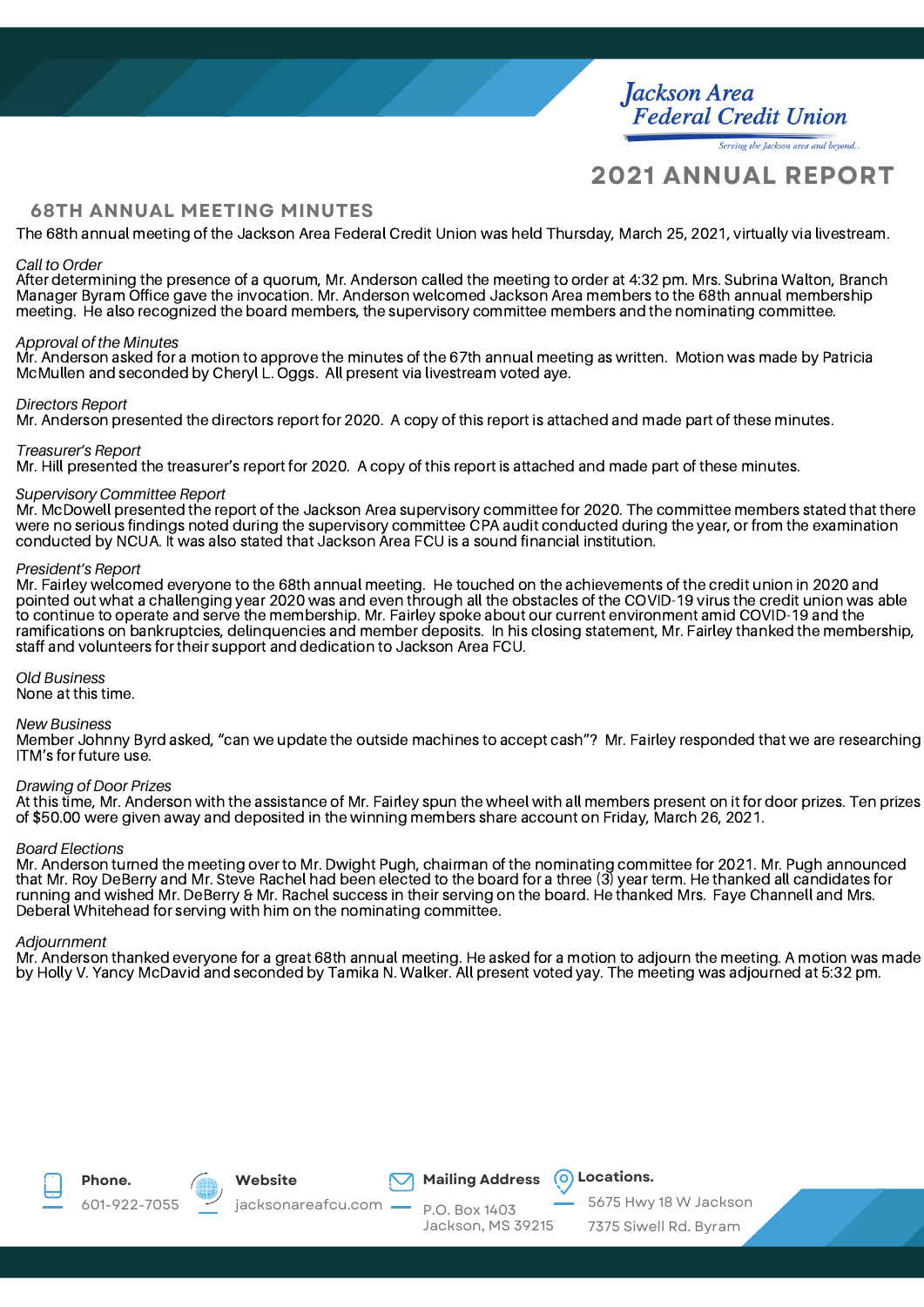### **CHAIRMAN'S REPORT**

### **2021 ANNUAL REPORT**

Serving the Jackson area and beyond.

Jackson Area<br>Federal Credit Union

Dear JAFCU Members and Friends:

I am pleased to inform you the state of our credit union is exceedingly strong. In spite of the challenges we faced in 2021, particularly with COVID-19, JAFCU still had a very good year and produced positive results for its members. We are extremely optimistic JAFCU will have an even better year in 2022.

The following are just a few highlights regarding key successes in 2021:

### **Loan Promotions and Campaigns**

The most vivid success in our loan portfolio was in the area of auto loans. It is noteworthy to mention JAFCU continued to enjoy great success with its REFI program as well as periodic special loan promotions and campaigns.

### **Byram Branch**

Since its opening date, the JAFCU branch in Byram, Mississippi, has produced phenomenal results for our members. I am elated to advise this branch continued to produce such results in 2021. Certainly, being located in a geographical area that is experiencing rapid growth and economic development, the Byram branch is poised to continue yielding such benefits in years to come.

### **International Credit Union Day**

On October 21, 2021, JAFCU joined over 56,000 credit unions around the world to celebrate International Credit Union (ICU) Day. The theme of ICU Day 2021, was "Building financial health for a brighter tomorrow". ICU Day highlighted the many ways that credit unions across the world help members improve their financial health and wellbeing.

### **JAFCU's President/CEO inducted into MS Credit Union Hall of Fame**

Our President/CEO, Mr. Gary Fairley, was inducted into the Mississippi Credit Union Hall of Fame on August 22, 2021. The Mississippi Credit Union Hall of Fame is the state's highest credit union honor recognizing individuals who have devoted their lives to the philosophy and success of credit unions at the local, state, and national level. Certainly, we are very proud of Mr. Fairley for this outstanding accomplishment.

### **Training and Staff Development**

In 2021, JAFCU's employees and volunteers participated in excellent credit union training and events conducted by professional credit union organizations. Such training will help us stay abreast of current trends, acquire new ideas and improve the overall product and service delivery to our members.

As always, I would also like to take this opportunity to thank the members of JAFCU, fellow board members and staff for their support in helping to make our credit union be the best it can be. We look forward to maintaining the trust and confidence of our members to handle all of their financial needs and affairs as we forge ahead.

Best Regards,

John R. Anderson, Chairman JAFCU Board of Directors









**Mailing Address**  $\overline{O}$  Locations.

P.O. Box 1403 Jackson, MS 39215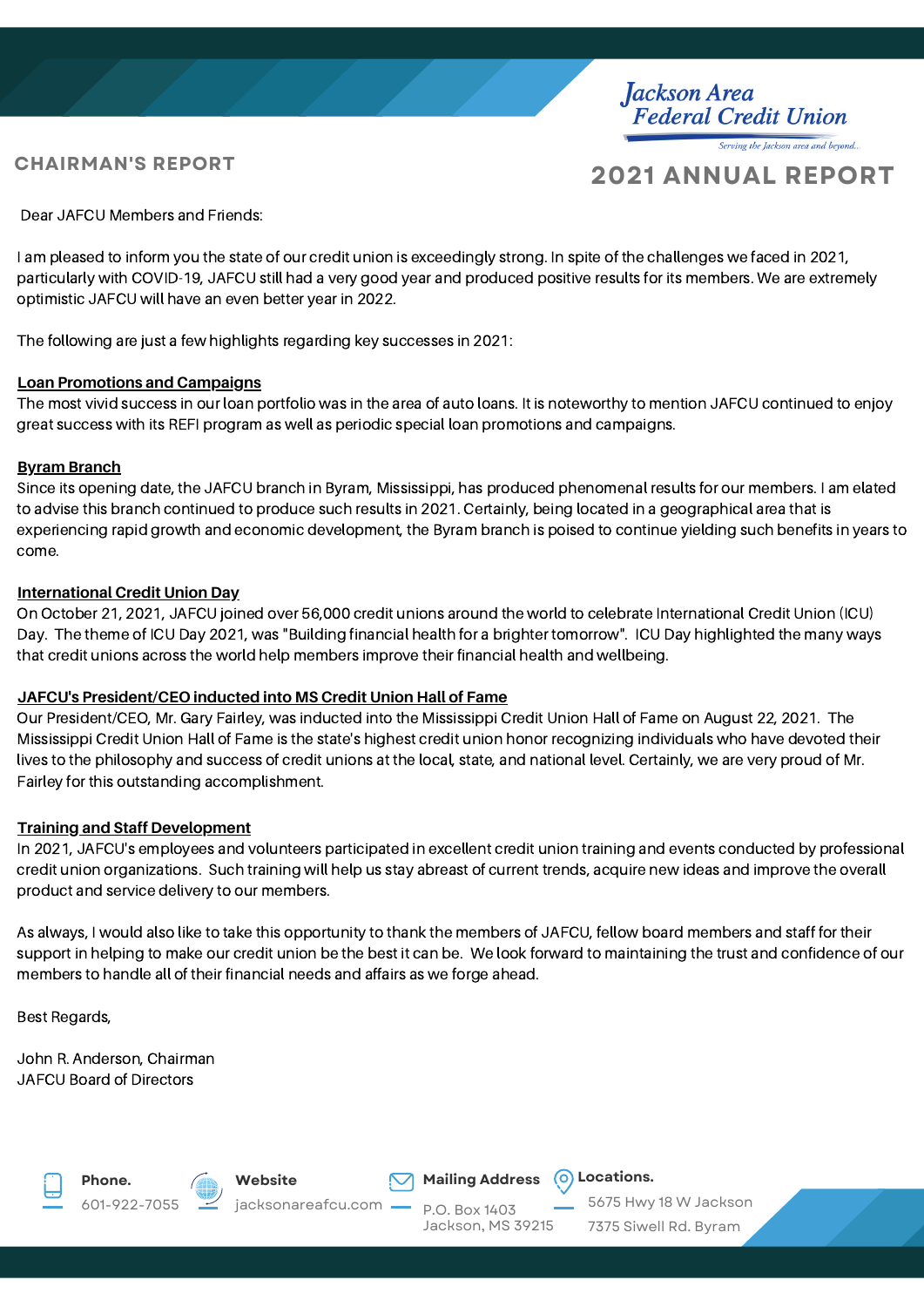Jackson Area<br>Federal Credit Union Serving the Jackson area and beyond..

### **2021 ANNUAL REPORT**

### **SUPERVISORY COMMITTEE REPORT**

The Supervisory Committee is the governing Board of Jackson Area FCU. It is our responsibility as Supervisory Committee members to ensure that the Credit Union is in compliance with all federally mandated rules and regulations set forth by the National Credit Union Administration.

Also, as Supervisory Committee members we regularly conduct internal audits and review on a monthly basis all new and closed share accounts, as well as any new loans. We oversee an internal audit conducted by an outside accounting firm on an annual basis.

An audit conducted in 2021 by the Supervisory Committee's independent auditors, Haddox Reid Eubank Betts, PLLC revealed Jackson Area FCU to be a sound financial institution and showed no areas of concern. Jackson Area FCU also continues to receive one of the highest ratings given by the National Credit Union Administration.

Thank you for your continuing support of your Member-owned Credit Union.

Will McDowell, Chairman

### **TREASURER'S REPORT**

Jackson Area FCU ended the year 2021 with Assets over \$104.7 million. Member deposits increased to over \$88.9 million by yearend. Loans grew at a steady pace, bringing the end of the year total to \$37.9 million.

The impact of COVID on Jackson Area FCU continued to be an obstacle in 2021 as well. The Credit Union directly expensed-off \$10,034.66 to the provision for loan losses to cover the reserve requirement incurred by member bankruptcies and charged-off loans.

Despite a stagnant growth in interest and dividend rates nationwide, Jackson Area FCU paid out more than \$175,318 in dividends to our members..

I look forward to the continued success of Jackson Area FCU. Thank you for making Jackson Area FCU "Your Credit Union".

Rick Hill, Treasurer









P.O. Box 1403 Jackson, MS 39215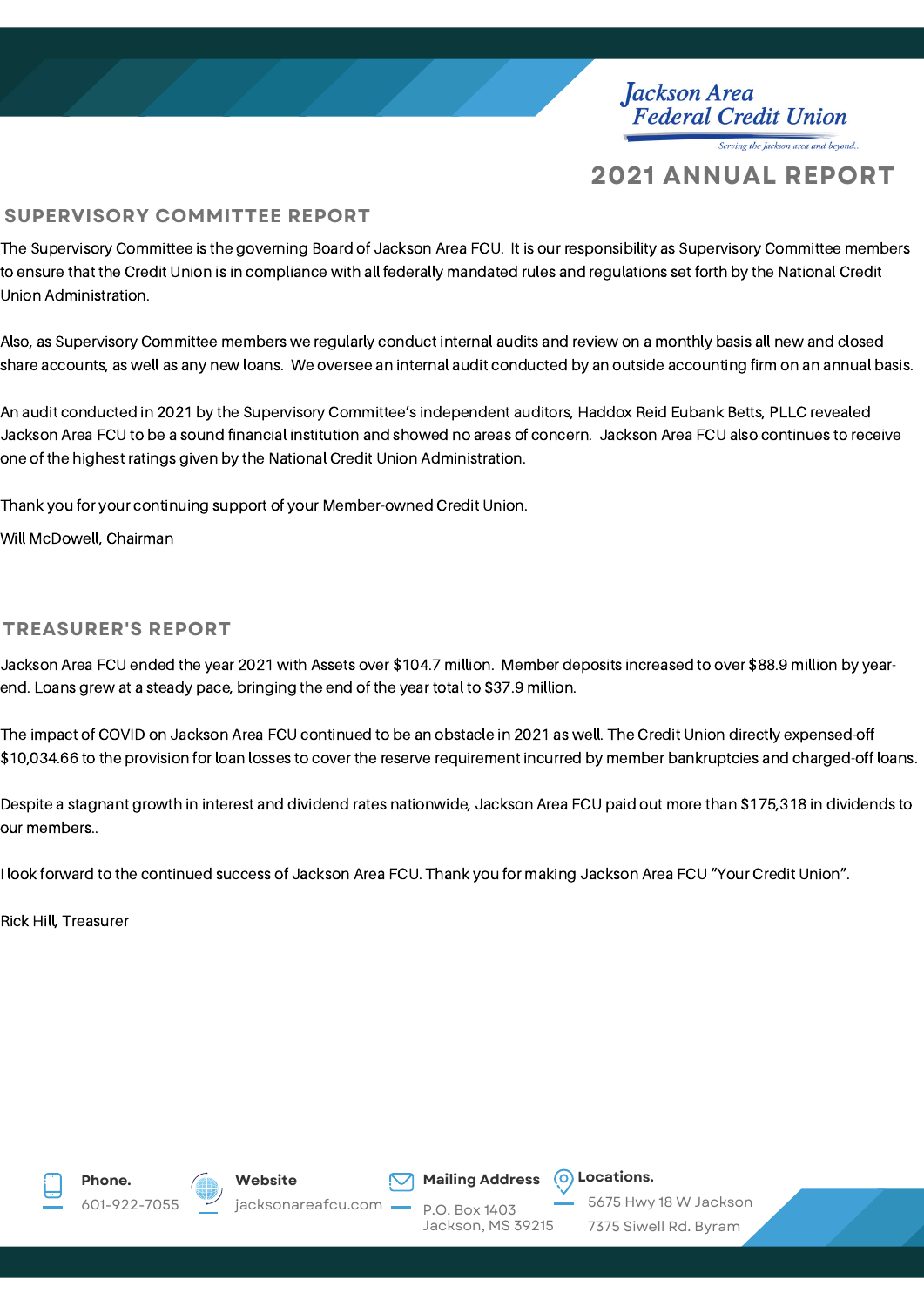# Jackson Area<br>Federal Credit Union

Serving the Jackson area and beyond...

### **2021 ANNUAL REPORT**

### **Annual Meeting Financials Year End 2021**

|                                       | ,000.00s  |                                    |         |
|---------------------------------------|-----------|------------------------------------|---------|
| <b>Assets:</b>                        |           | Income:                            |         |
| Loans                                 | \$37,928  | Income from Loans                  | \$2,187 |
| Cash and Investments                  | \$59,935  | lInvestment Income                 | \$195   |
| <b>Facilities and Equipment</b>       | \$1,924   | Other Income                       | \$1,990 |
| Prepaid Expenses                      | \$54      | <b>Total Income</b>                | \$4,372 |
| <b>Other Assets</b>                   | \$4,890   |                                    |         |
| <b>Total Assets</b>                   | \$104,731 |                                    |         |
|                                       |           |                                    |         |
| Liabilities:                          |           | <b>Expenses:</b>                   |         |
| <b>Accounts Payable</b>               | \$4,929   | <b>Compensation &amp; Benefits</b> | \$1,894 |
| Dividends Payable                     | lso       | Office Occupancy                   | \$143   |
| Other Liabilities                     | l\$9      | Office Operations                  | \$432   |
| <b>Total Liabilities</b>              | \$4,938   | Loan Servicing                     | \$66    |
|                                       |           | <b>Provision Loan Losses</b>       | \$10    |
| <b>Members Equity</b>                 |           | Data Processing                    | \$810   |
| <b>Shares</b>                         | \$63,541  | Member Insurance                   | \$O     |
| Club Accounts                         | \$1,138   | <b>Marketing Expense</b>           | \$106   |
| <b>IRA Accounts</b>                   | \$4,941   | Dues & Travel                      | \$12    |
| <b>Share Certificates</b>             | \$7,023   | Federal Operating Fees             | \$21    |
| <b>Share Drafts</b>                   | \$12,337  | Other Expenses                     | \$29    |
| <b>Regular Reserves</b>               | \$1,184   | <b>Total Operating Expenses</b>    | \$3,523 |
| <b>Undivided Earnings</b>             | \$9,629   | Dividend Expense                   | \$175   |
| <b>Total Equity</b>                   | \$99,793  | Gain on Disposition of Asset       | \$0     |
|                                       |           |                                    |         |
|                                       |           |                                    |         |
| <b>Total Liabilities &amp; Equity</b> | \$104,731 | <b>Net Income</b>                  | \$674   |





**Mailing Address**  $\overline{O}$  Locations.

P.O. Box 1403 Jackson, MS 39215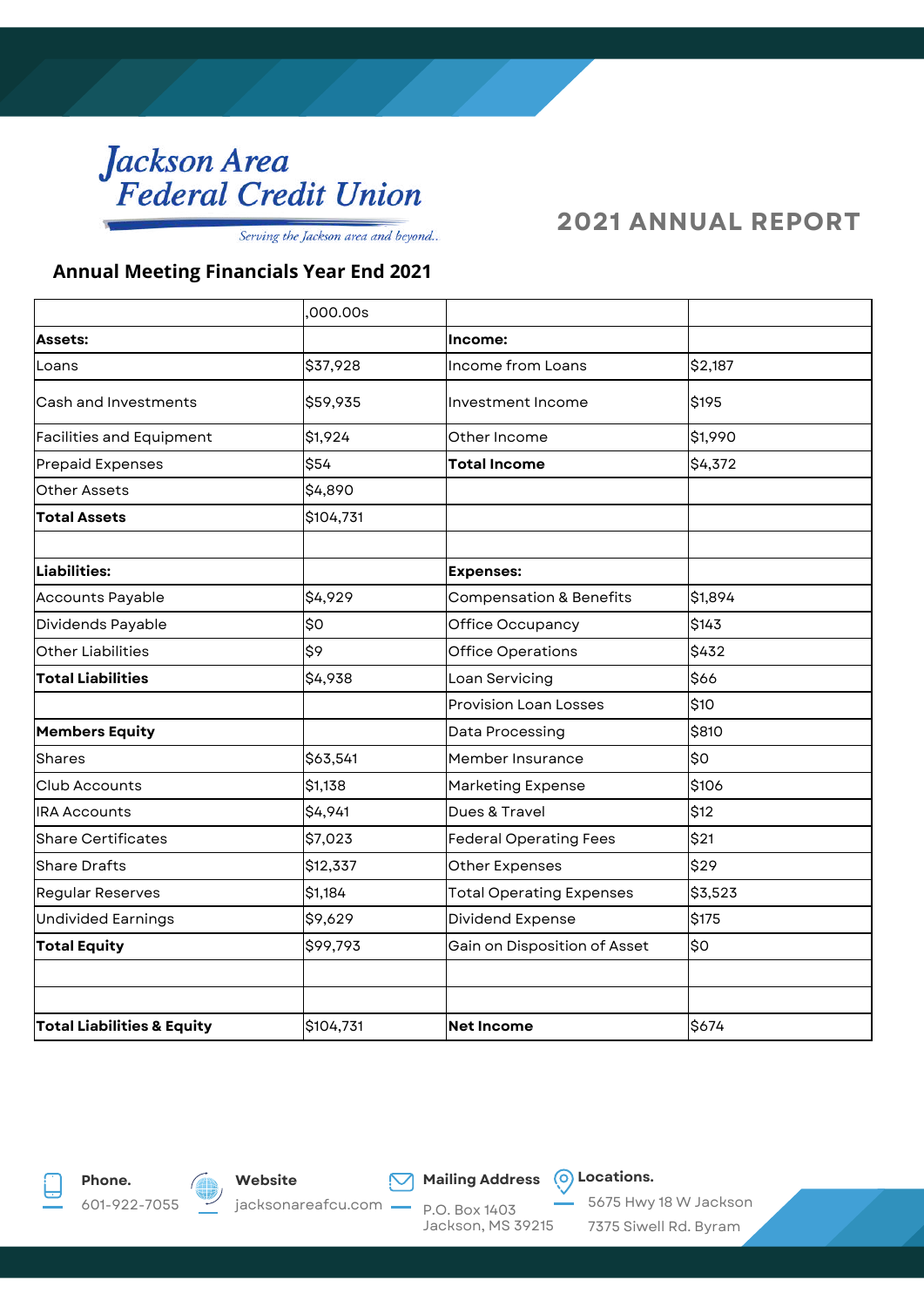Jackson Area<br>Federal Credit Union Serving the Jackson area and beyond..

### **2021 ANNUAL REPORT**

### **PRESIDENT/CEO'S REPORT**

Welcome to the 69th annual meeting of the membership of Jackson Area Federal Credit Union. 2021 was one of the most challenging years that we have ever experienced. We thought we had met all the challenges and obstacles in 2020 but we endured even more last year. We ended the year with capital of 10.32%, a decrease of 0.62% from 2020 due to the asset growth of stimulus money that was deposited during the year. We are still considered a "well-capitalized" credit union by NCUA. We had asset growth of 12.96% and ended the year with assets of \$104,730,775 and 14,037 members, a 0.93% increase. We had loan growth of 6.32%. Our financial conditions are strong. Our assets as of January 31, 2022 are \$105,364,179, so you can see we continue to have asset growth in 2022.

We still were able to maintain one of the highest ratings given by the National Credit Union Administration, (NCUA). This is the federal agency that insures your shares in the credit union and monitors us with federal guidelines and laws. I am extremely proud that we have maintained this rating for the last 22 of my 24 years as president/CEO of this great credit union.

We had twenty (20) bankruptcies in 2021 totaling \$193,458.39; fourteen (14) Chapter 7's totaling \$147,126.36 and six (6) Chapter 13's totaling \$46,332.03. This is a 48.12% decrease over 2020 and a decrease of \$179,418 in dollar amount.

We charged off \$320,871.91 in unpaid default loans in 2021 by our members and we recovered \$198,321.52 of those charged off loans. This gave us a net charge-off of \$122,549.39, which is a decrease of \$301,982.50 from 2020. Great job by our Collection department!

We have many services to offer, for all ages, so check our website or ask any of our great employees about the services we offer you. I am proud to say that JAFCU tries to stay on the forefront of new technology and financial services and we offer these to you , our members.

It is with both joy and sadness that I write this report, it being my last as the President/CEO of this great credit union. I will be retiring at the end of June and moving on to another stage in my life. It has been a pleasure to get to work with amazing people each day and to serve the membership of this credit union for twenty-four years, but I feel it is time for me to move on and allow someone else to take the reins of this institution and continue to move it into the future. I want to thank the volunteers, great staff, and wonderful members that I have been allowed to work with over the years. I only wish the best for each one of you. If I or any of our staff can do anything for you in the future, please do not hesitate to contact us. Thank you for allowing us to continue to provide you your financial services.

May God bless each of you and I wish you only the best in the future!

Gary N. Fairley President/CEO







jacksonareafcu.com

**Mailing Address**  $\bigcirc$  Locations.

P.O. Box 1403 Jackson, MS 39215